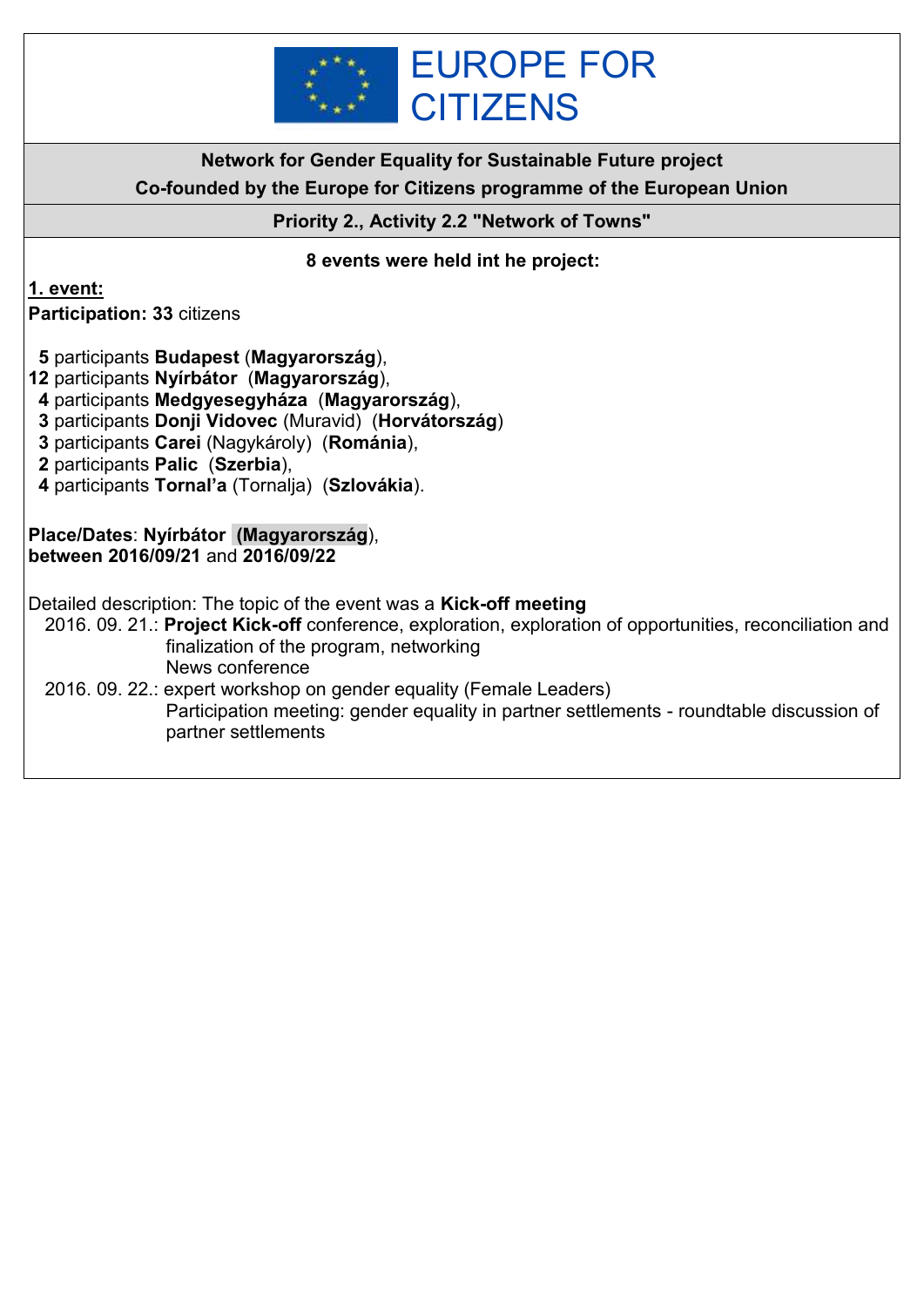**Participation: 109** citizens

5 participants **Budapest** (**Magyarország**),

- 2 participants **Medgyesegyháza** (**Magyarország**),
- 4 participants **Nyírbátor** (**Magyarország**),
- 2 participants **Donji Vidovec** (Muravid) (**Horvátország**)
- 8 participants **Carei** (Nagykároly) (**Románia**),
- 3 participants **Palic** (**Szerbia**),
- 85 participants **Tornal'a** (Tornalja) (**Szlovákia**) lakosai.

#### **Place/Dates**: **Tornal'a (Szlovákia)**

between **2016/11/11** and **2016/11/13**

#### **Detailed description: Gender-topic and the EU**

2016. 11. 11.: Conference: current status of gender equality in Central and Eastern Europe (Presenters: Antoni Rita, president of the Association for Women, editor of nokert.hu; Anna Betlen, economist, politician, MONA employee; Annamária Dudás, chair of the RMDSZ borderless platform for equal opportunities; Gabriella Edit Lukács, president of the Chance for Women of Miskolc Foundation)

Panel discussion: "Social genders" and the European Union - Changes since accession

- (Anna Betlen, MONA, György Csutorás, Miskolc Women's Chance Foundation, Labor Market Advisor, Annamária Dudás, RMDSZ, Gabriella Edit Lukács, President of the Chance for Women of Miskolc Foundation, Elza Morcsányi, Ezer Gyerek Foundation)
- 2016. 11. 12.: Expert Workshop on Gender Equality (Attila Mikó, Lajos Balajti Tornal'a CSEMADOK, Gabriella Edit Lukács, Chance for Women of Miskolc Foundation) Attendance Meeting: Gender Issues and Issues in Partner Settlements - Roundtable Discussion of Partner Settlements
- 2016. 11. 13.:Training at the Tornal'ai Secondary School (Family, gender roles, division of labor) Discussion Forum with high school students, teachers and partner organizations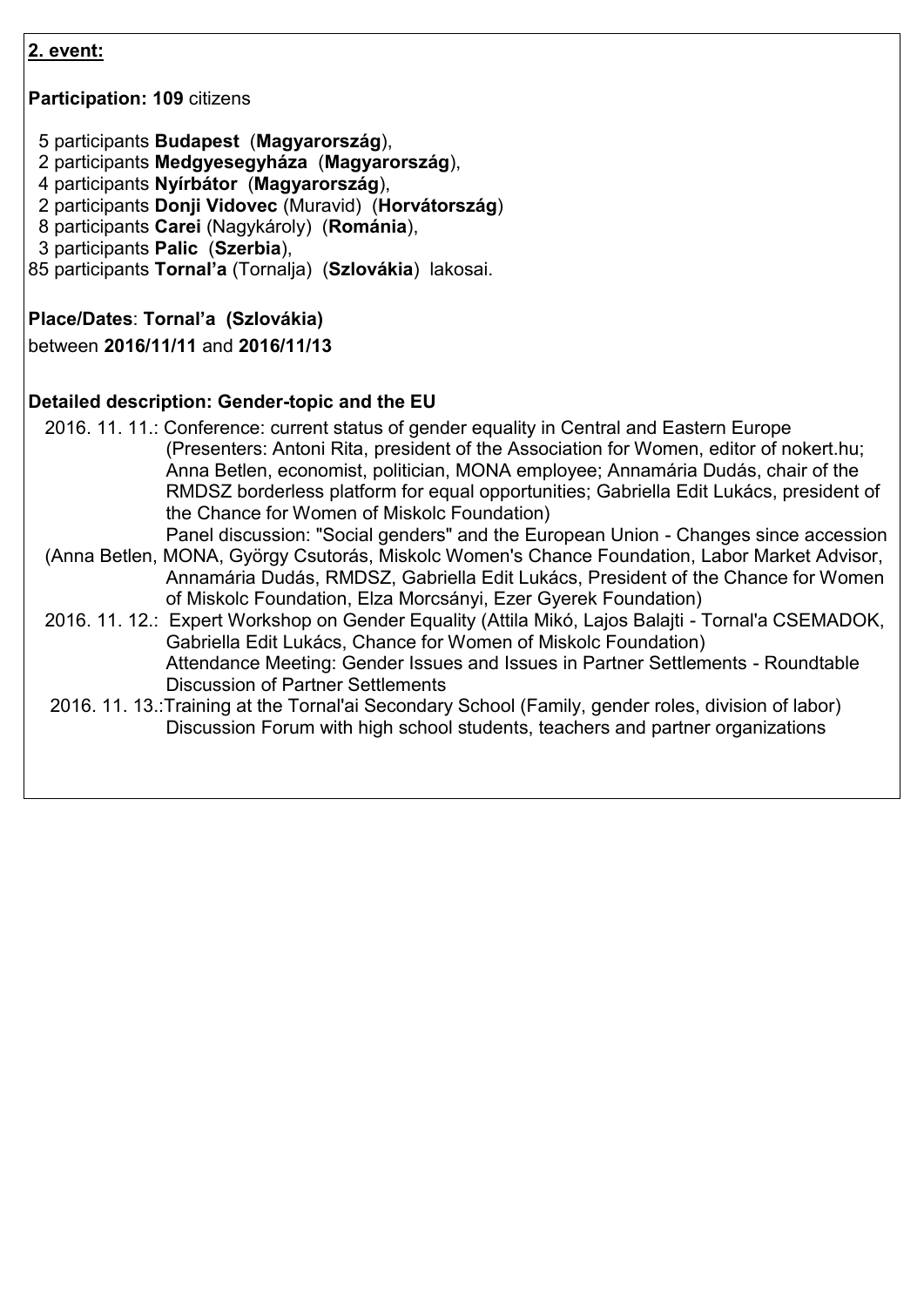**Participation: 175** citizens közül

160 participants **Budapest** (**Magyarország**),

- 3 participants **Medgyesegyháza** (**Magyarország**),
- 3 participants **Nyírbátor** (**Magyarország**),
- 3 participants **Donji Vidovec** (Muravid) (**Horvátország**)
- 1 participants **Carei** (Nagykároly) (**Románia**),
- 2 participants **Palic** (**Szerbia**),
- 3 participants **Tornal'a** (Tornalja) (**Szlovákia**) lakosai.

#### **Place/Dates: Budapest** (**Magyarország**)

#### **between 2017/02/23** - **2017/02/25**

Detailed description: Topic of the event was: **Changes in the professions from the point of view of gender equality; inequalities in Europe.**

- 2017. 02. 23.: Attendance meeting: Changes in the professions at partner settlements and partner countries. Similarities and differences - a round-table discussion of representatives of partner establishments
- 2017. 02. 24.: Conference: "Changes in the Pedagogical Tradition for Gender Equality" (Krisztina Tóth, writer, poet; Kriszta Ercse, administrator of Civil Public Education Platform; Mónika Kovács, ELTE PPK; Olga Tóth senior researcher, MTA TK SZI; Anna Szeszler, teacher, former Director General of Lauder School; Andrea Virág Researcher, Republikon Institute)

Workshop: Good practice in education and workplaces - breakthrough opportunities (Orsolya Szendrey Equal Opportunity Specialist, Rosa Parks Foundation, Nikolett Kovács experience pedagogue, Deputy Director - Kontyfa School, Kata Szász teacher, Economic Polytechnic, Tibor Kocsor kindergarten teacher, Bugyi town Kindergarten, István Gazdag teacher, Budakalász Szentistvántelep Primary School Dóra Groó President, Women in Science Association; Vicsek Lilla, associate professor, BCE) Workshop: No glass ceiling, bludgeon! - uneven situations

(Bence Pálóczi university student, BCE; Anikó Gregor, Assistant Professor, ELTE TÁTK; Andrea Sebestyén PhD student, ELTE ÁJTK, former EBH adviser; Réka Sáfrány, Hungarian Women's Confirmation Association (Women's Interest); Márta Folmeg, Director, KJF; Kata Keveházi Managing Director, Well-Being Foundation; Kinga Kanya, Working Mom's)

2017. 02. 25.: Panel Discussion and Discussion Forum: Gender, Roles and Opportunities - Pedagogically Good Practices in Workshops. (Alojzia Diojsi, Economic Polytechnic, Katalin Nagy, Kincskereső Primary School, József Braun, Zöld Kakas Lyceum, György Horn, Alternative Economics Grammar School)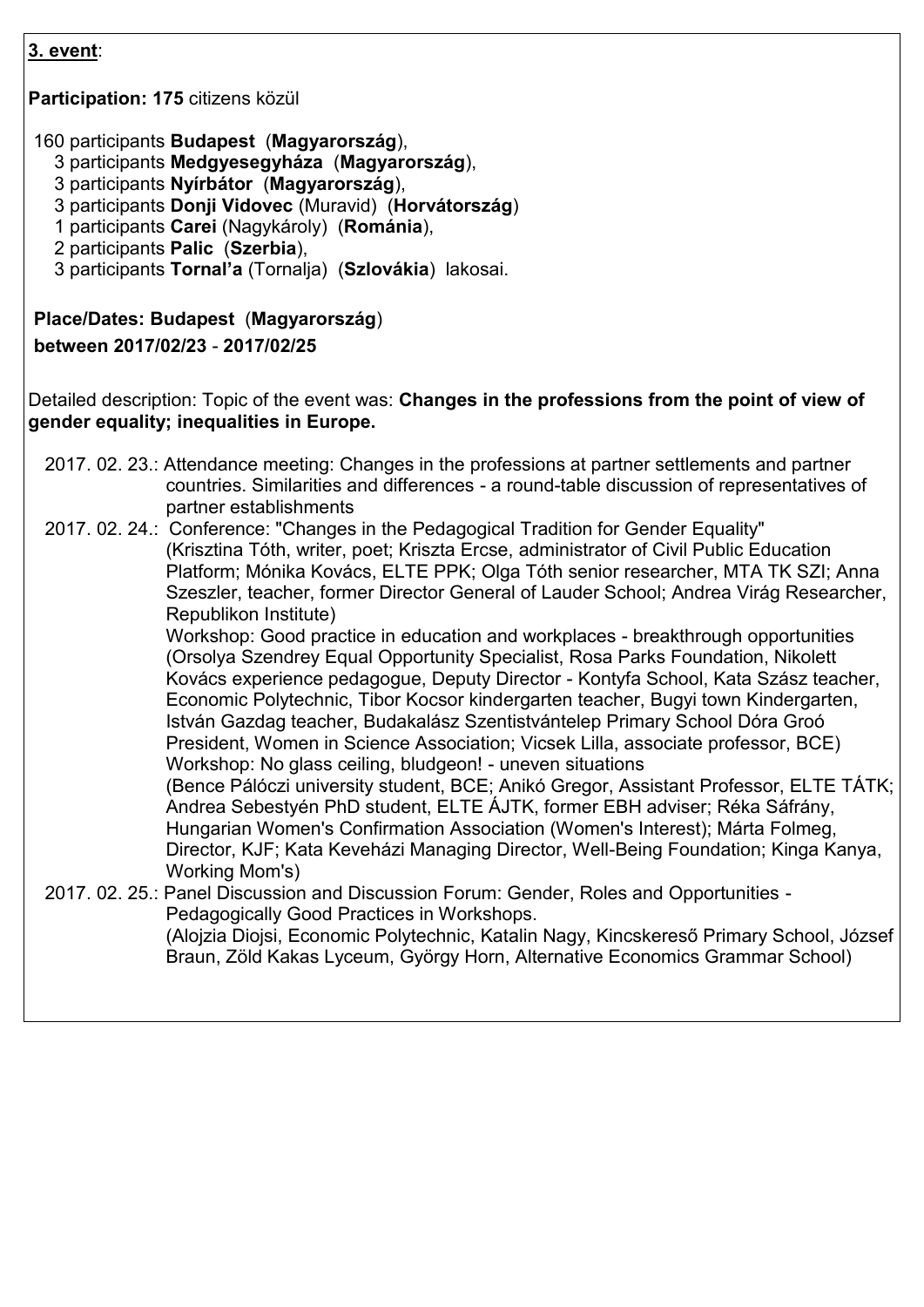| 4. event:                                                                                                                                                                                                                                                                                                                                     |
|-----------------------------------------------------------------------------------------------------------------------------------------------------------------------------------------------------------------------------------------------------------------------------------------------------------------------------------------------|
| <b>Participation: 154 citizens</b>                                                                                                                                                                                                                                                                                                            |
| 4 participants Budapest (Magyarország),<br>135 participants Medgyesegyháza (Magyarország),<br>2 participants Nyírbátor (Magyarország),<br>2 participants Donji Vidovec (Muravid) (Horvátország)<br>3 participants Carei (Nagykároly) (Románia),<br>3 participants Palic (Szerbia),<br>5 participants Tornal'a (Tornalja) (Szlovákia) lakosai. |
| Place/Dates: Medgyesegyháza (Magyarország),<br>between 2017/04/11 és 2017/04/13                                                                                                                                                                                                                                                               |
| Detailed description: The topic of the event was Gender-budgeting and Women's fates in history                                                                                                                                                                                                                                                |
| 2017. 04. 11.: Participation meeting: Gender-budgeting, gender mainstreaming in partner countries -<br>Roundtable discussion of partner settlements                                                                                                                                                                                           |
| 2017. 04. 12.: Conference: Women in fate in Medgyesegyháza and in Békés county<br>(Dr. Béla Nagy, Mayor of Medgyesegyháza Árpád Horváth, Mayor of Gúta, Rita Vermes<br>Director, Schéner Mihály Primary School)                                                                                                                               |
| Panel Discussion and Discussion Forum: Women's Fates in History<br>(Dr. Béla Nagy, mayor of Medgyesegyháza, Béláné Gácsér, Teacher, Nebulókért<br>Foundation, Péter Hann, Ezer Gyerek Foundation)                                                                                                                                             |
| 2017. 04. 13.: Workshop: Gender-budgeting, gender - Is it necessary? What can it help?<br>(János Balla, Representative of Nyírbátor, Judit Székely researcher, ELTE, Gábor Pertl,                                                                                                                                                             |
| <b>Ezer Gyerek Foundation)</b><br>Discussion Forum with teachers, local government employees and partner organizations<br>Training with senior students of Schéner Mihály Primary School (Family, Gender Roles,<br>Division of Work)                                                                                                          |
|                                                                                                                                                                                                                                                                                                                                               |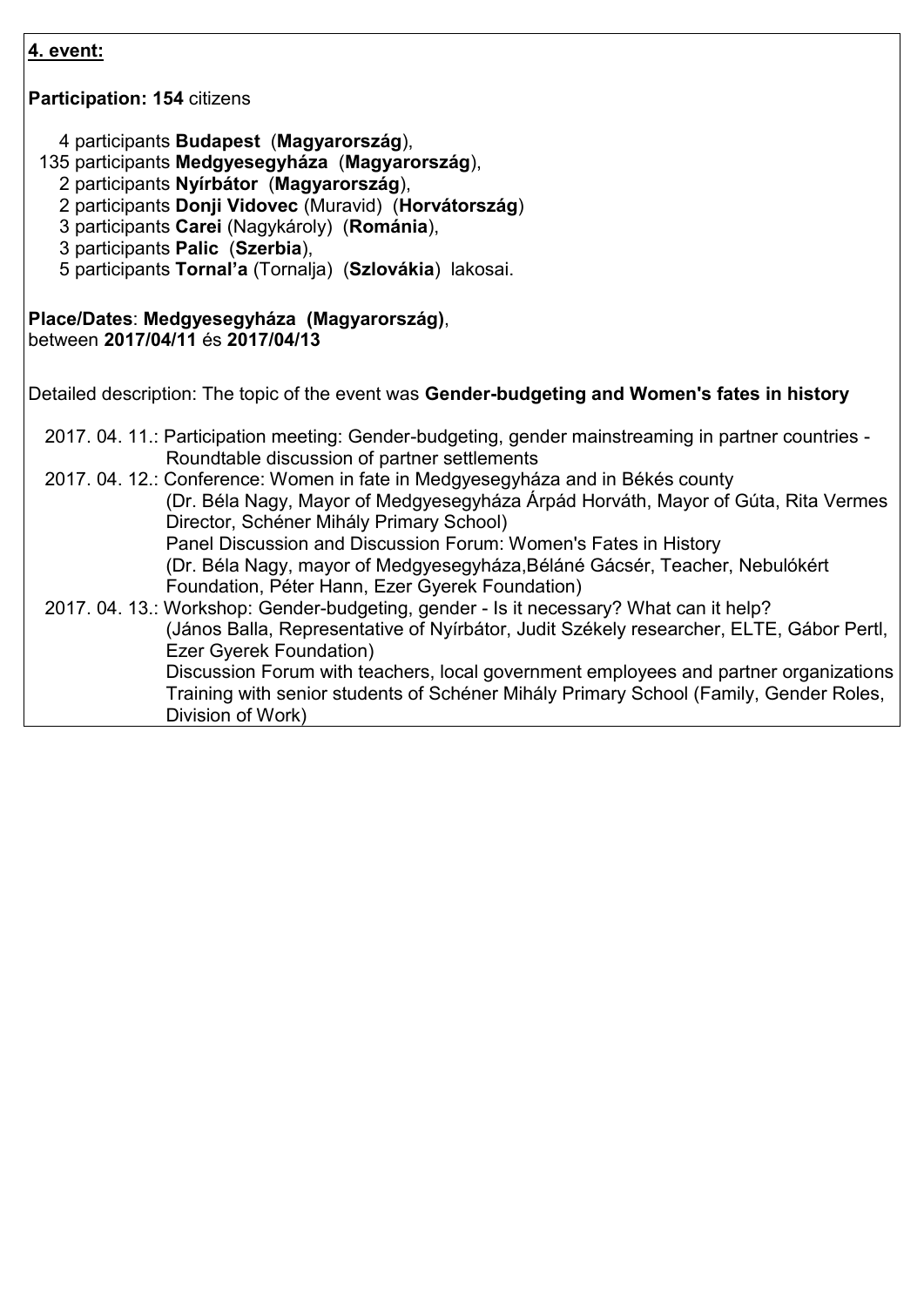## **Participation: 172 citizens**

- 4 participants **Budapest** (**Magyarország**),
- 4 participants **Medgyesegyháza** (**Magyarország**),
- 148 participants **Nyírbátor** (**Magyarország**),
	- 2 participants **Lodz/Rawa Mazowiecka** (**Lengyelország**)
	- 7 participants **Carei** (Nagykároly) (**Románia**),
	- 2 participants **Palic** (**Szerbia**),
	- 6 participants **Tornal'a** (Tornalja) (**Szlovákia**).

#### **Place/Dates**: **Nyírbátor (Magyarország)** between **2017/05/25** és **2017/05/27**

**Detailed description:** *Gender inequalities in the world of work*.

- 2017. 05. 25.: Participation meeting: Gender inequalities in the world of work Roundtable discussion of partner settlements
- 2017. 05. 25.: Training for students Family, gender roles, division of labor in the mirror of family memories
- 2017. 05. 26.: Conference: past and present of Gender inequalities
	- Presentations:

the research presentation of the Schéner Mihály Primary School pupils in Medgyesegyháza:

the research presentation of the students of the gymnasium of Tornalja; the research presentation of students of the Theoretical Lyceum in Nagykároly; the research presentation of the students of Nyírbátor Hungarian-English Bilingual Elementary School.

Worksop: Glass ceiling and reversed opportunities in the world of work. (Edit Majtényi, Nyírbátor, Martin Ingrid, Nagykároly, Beatrix Dorogi, Medgyesegyháza) Conference: Summary of research results, project presentation

Presentations: Péter Hann EGYE, Dragos Georgescu (Nagykároly), Attila Miko (Tornalja)

Discussion Forum on Gender Equality (led by: Edit Majtényi Nyírbátor, Péter Hann EGYE)

2017. 05. 27.: Panel discussion in the City Hall:

Tools for mitigating inequalities in the world of work. Family friendly jobs (Attila Németh, Deputy Mayor, Pappné Dr. Enikő Fülöp Clerk, Nyírbátor).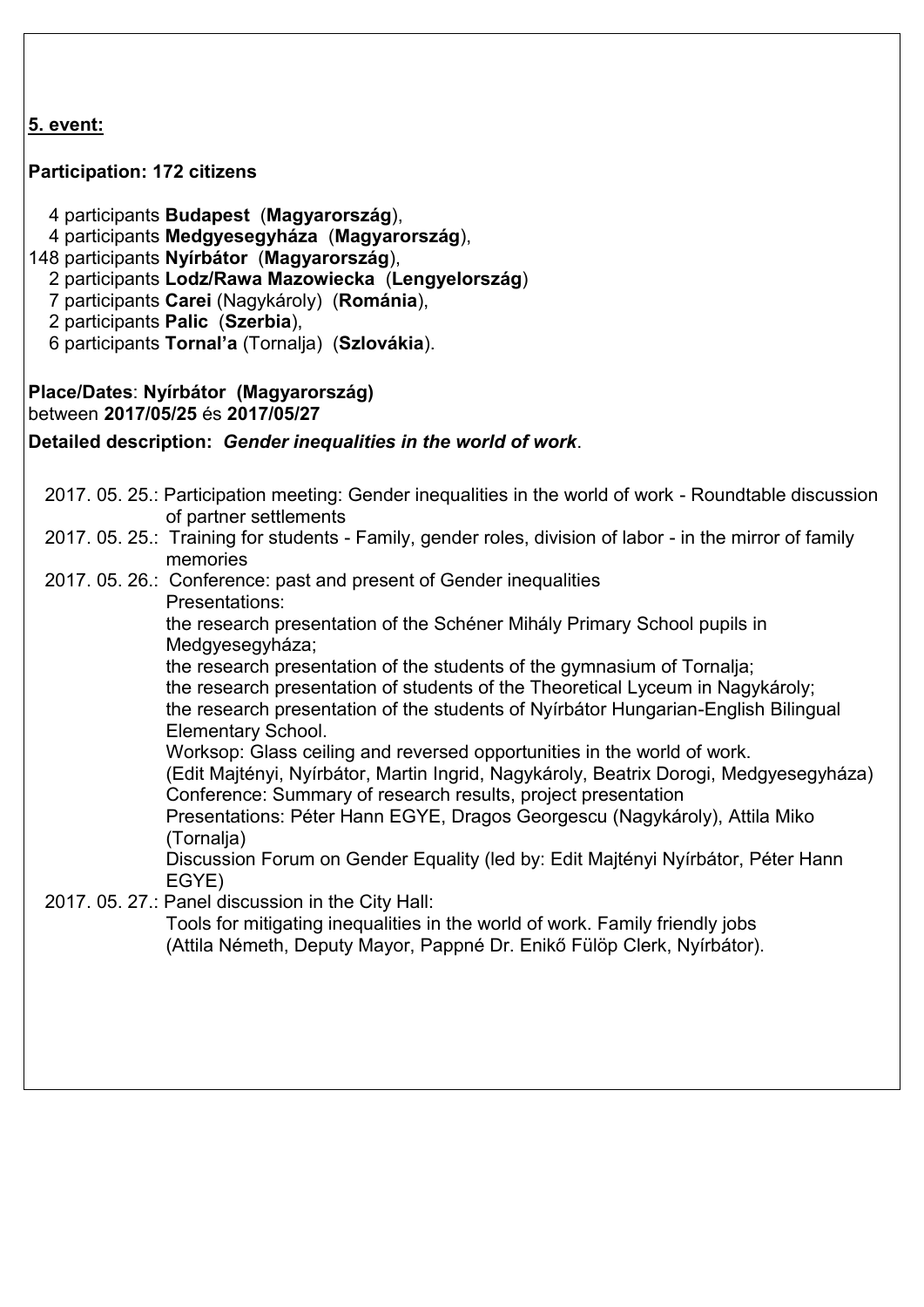| <u>6. event:</u>                                                                                                                                                                                                                                                                                                                      |
|---------------------------------------------------------------------------------------------------------------------------------------------------------------------------------------------------------------------------------------------------------------------------------------------------------------------------------------|
| <b>Participation: 111 citizens</b>                                                                                                                                                                                                                                                                                                    |
| 2 participants Budapest (Magyarország),<br>16 participants Nyírbátor (Magyarország),<br>85 participants Donji Vidovec (Muravid) (Horvátország)<br>4 participants Carei (Nagykároly) (Románia),<br>3 participants Palic (Szerbia),<br>2 participants Tornal'a (Tornalja) (Szlovákia) lakosai.                                          |
| Place/Dates Donji Vidovec (Muravid) (Horvátország),<br>between 2017/06/16 - 2017/06/18                                                                                                                                                                                                                                                |
| Detailed description: The topic of the event was The past and present of Feminist movements                                                                                                                                                                                                                                           |
| 2017. 06. 16.: Participation Meeting: Feminism and gender inequalities - Round table discussion of<br>partner settlements                                                                                                                                                                                                             |
| 2016. 06. 17.: Conference: Feminism and Gender Inequalities<br>(Presenters: Mayor Josip Matulin, Donji Vidovec, Marta Nestic, Doni Vidovec,<br>Representative of Josip Grivec, Donji Vidovec, István Tislér, Regional Development of<br>the Muramenti Nationalities Association)<br>Expert workshop: Feminist movements in the region |
| (Tünde Ricz Dencs, Palics, Sándor Romát, Nagykároly - BBTE, Gordana Zlosec, KVD<br>Donji Vidovec)                                                                                                                                                                                                                                     |
| Discussion Forum: Have the gender roles changed in the 21st century Europe?<br>led by: Nikola Matulin, KVD Donji Vidovec, Balázs Bódis, Croatian Cultural Institute<br>Tótszerdahely                                                                                                                                                  |
| 2016. 06. 18.: Training: Minority, majority, equality (for local youngsters)                                                                                                                                                                                                                                                          |
| Panel discussion: the significance of feminist movements (Péter Hann, Gábor Pertl,,<br>Ezer Gyerek Foundation, Nikola Matulin, KVD Donji Vidovec)                                                                                                                                                                                     |
|                                                                                                                                                                                                                                                                                                                                       |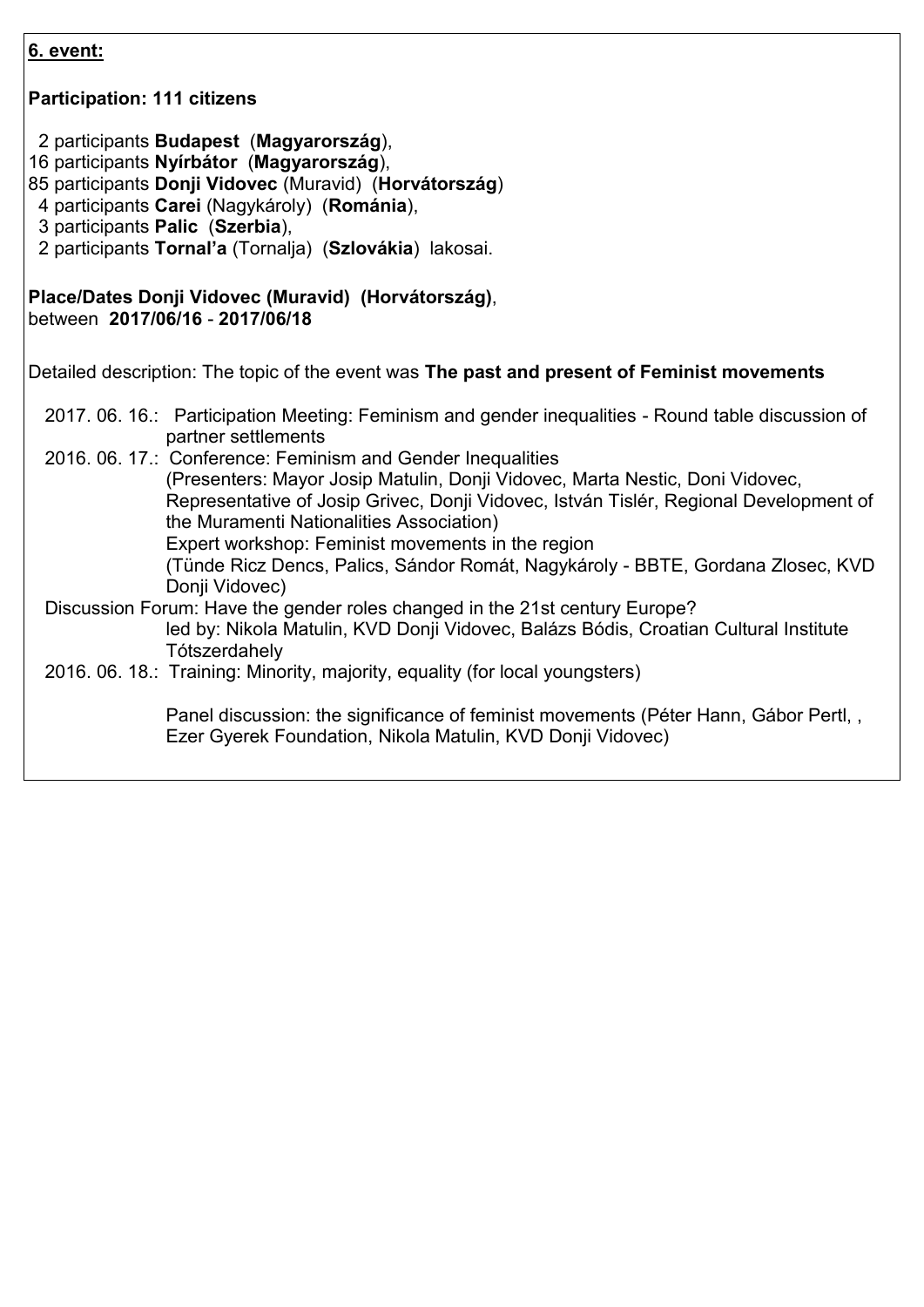| 7. event:<br>Participation: 138 citizens                                                                                                                                                                                                                                                                                                                   |  |
|------------------------------------------------------------------------------------------------------------------------------------------------------------------------------------------------------------------------------------------------------------------------------------------------------------------------------------------------------------|--|
| 3 participants Budapest (Magyarország),<br>4 participants Nyírbátor (Magyarország),<br>25 participants Donji Vidovec (Muravid) (Horvátország)<br>80 participants Carei (Nagykároly) (Románia),<br>2 participants Palic (Szerbia),<br>24 participants Tornal'a (Tornalja) (Szlovákia) lakosai.                                                              |  |
| Place/Dates: Carei (Nagykároly) (Románia)<br>2017/08/04. és 2017/08/06. között.                                                                                                                                                                                                                                                                            |  |
| Detailed description: Media and social gender.                                                                                                                                                                                                                                                                                                             |  |
| 2017. 08. 04.: Attendance meeting: Social genders in the media. Roundtable discussion of<br>representatives of partner establishments                                                                                                                                                                                                                      |  |
| 2016. 08. 05.: Expert workshop: Media situation in Nagykároly<br>(Presenters: Jenő Kovács, Mayor of Nagykároly, Councilor Attila Hagó, Dragos<br>Georgescu Head of Institution, Járay Zsanett, Journalist, Nagykároly)<br>Conference: Social genders in the media<br>(Presenters: Zsanett Járay, journalist (Nagykároly), Péter Hann, communication expert |  |
| (EGYE), Nikola Matulin, (Muravid)<br>Panel discussion (Participants: Nándor Hágó researcher (Nagykároly), Zsuzsa Kissimon                                                                                                                                                                                                                                  |  |
| teacher, journalist (Tornalja), Ivanka Crnković teacher, journalist (Muravid))<br>2016. 08. 06.: Expert Workshop and Discussion Forum<br>Married man in the media - about a photo exhibition<br>(Presentation of the photo exhibition: Nándor Hágó, Dragos Georgescu. Discussion<br>forum: Sándor Romat (BBTE))                                            |  |
|                                                                                                                                                                                                                                                                                                                                                            |  |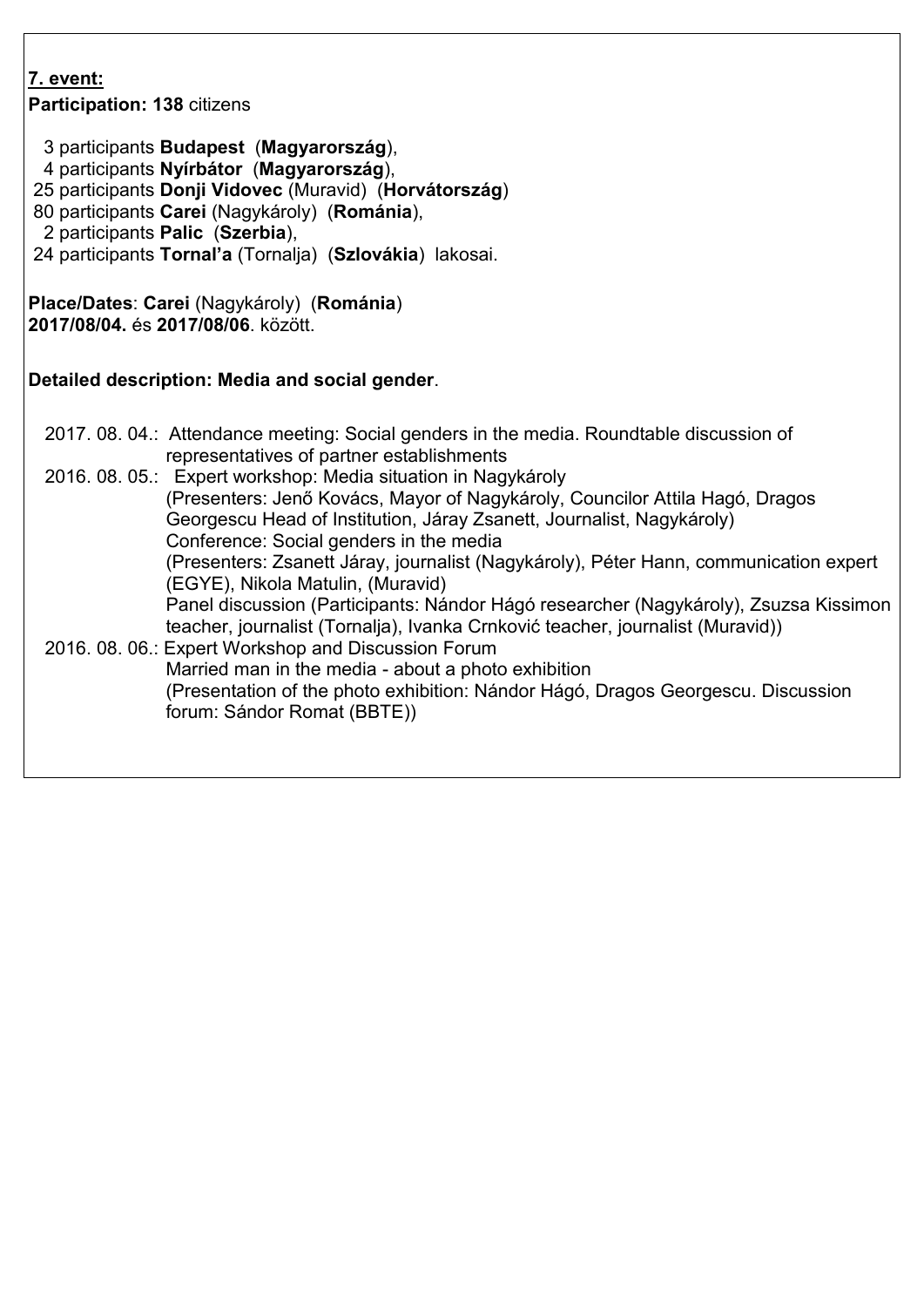**Participation:** a projekt lehetővé tette a találkozókat **12** állampolgár Participationével, akik közül

- **5** participants **Budapest** (**Magyarország**),
- **2** participants **Nyírbátor** (**Magyarország**),
- **1** participants **Medgyesegyháza** (**Magyarország**),
- **1** participants **Donji Vidovec** (Muravid) (**Horvátország**)
- **1** participants **Carei** (Nagykároly) (**Románia**),
- **1** participants **Palic** (**Szerbia**),
- **1** participants **Tornal'a** (Tornalja) (**Szlovákia**) lakosai.

**Place/Dates**: az event helyszíne **Budapest (Magyarország**) volt, **2017/08/29** és **2017/08/30** között. Detailed description: Topic of the event was **Project closing, evaluation event.** 2017. 08. 29.: Evaluation of project process Organization, participation Advice to the organizers of the following project 2017. 08. 30.: Evaluation of project results Sustainable results Continuing the results of the project in the contributing settlement Accepting the press conference text Leadership assessment - external professional monitoring